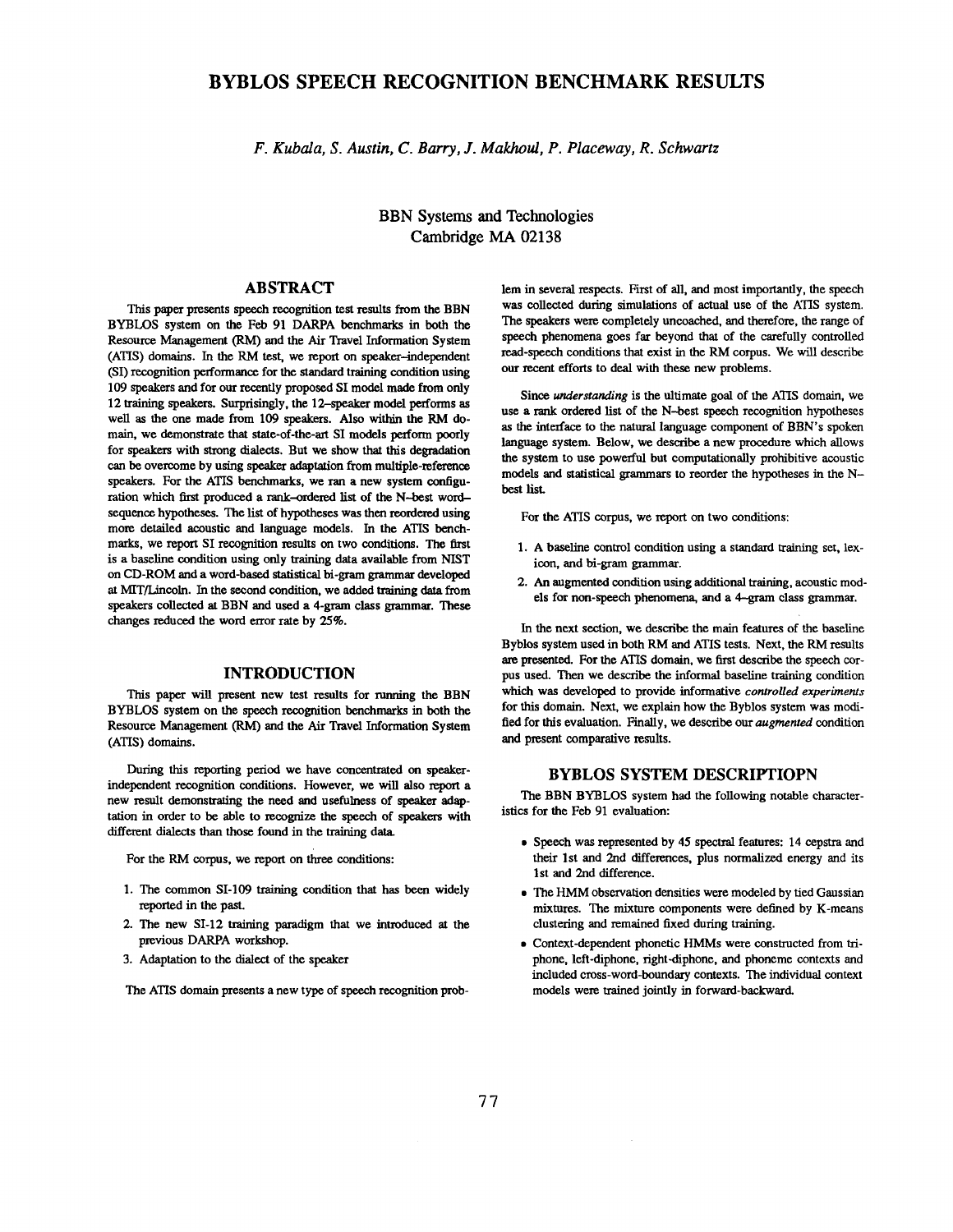| <b>Report Documentation Page</b>                                                                                                                                                                                                                                                                                                                                                                                                                                                                                                                                                                                                                                                                                                                                                                                                                                   |                             |                              |                          | Form Approved<br>OMB No. 0704-0188                  |                           |  |
|--------------------------------------------------------------------------------------------------------------------------------------------------------------------------------------------------------------------------------------------------------------------------------------------------------------------------------------------------------------------------------------------------------------------------------------------------------------------------------------------------------------------------------------------------------------------------------------------------------------------------------------------------------------------------------------------------------------------------------------------------------------------------------------------------------------------------------------------------------------------|-----------------------------|------------------------------|--------------------------|-----------------------------------------------------|---------------------------|--|
| Public reporting burden for the collection of information is estimated to average 1 hour per response, including the time for reviewing instructions, searching existing data sources, gathering and<br>maintaining the data needed, and completing and reviewing the collection of information. Send comments regarding this burden estimate or any other aspect of this collection of information,<br>including suggestions for reducing this burden, to Washington Headquarters Services, Directorate for Information Operations and Reports, 1215 Jefferson Davis Highway, Suite 1204, Arlington<br>VA 22202-4302. Respondents should be aware that notwithstanding any other provision of law, no person shall be subject to a penalty for failing to comply with a collection of information if it<br>does not display a currently valid OMB control number. |                             |                              |                          |                                                     |                           |  |
| <b>1. REPORT DATE</b><br>1991                                                                                                                                                                                                                                                                                                                                                                                                                                                                                                                                                                                                                                                                                                                                                                                                                                      |                             | 2. REPORT TYPE               |                          | <b>3. DATES COVERED</b><br>00-00-1991 to 00-00-1991 |                           |  |
| <b>4. TITLE AND SUBTITLE</b>                                                                                                                                                                                                                                                                                                                                                                                                                                                                                                                                                                                                                                                                                                                                                                                                                                       |                             |                              |                          | <b>5a. CONTRACT NUMBER</b>                          |                           |  |
| <b>Byblos Speech Recognition Benchmark Results</b>                                                                                                                                                                                                                                                                                                                                                                                                                                                                                                                                                                                                                                                                                                                                                                                                                 |                             |                              |                          | <b>5b. GRANT NUMBER</b>                             |                           |  |
|                                                                                                                                                                                                                                                                                                                                                                                                                                                                                                                                                                                                                                                                                                                                                                                                                                                                    |                             |                              |                          | 5c. PROGRAM ELEMENT NUMBER                          |                           |  |
| 6. AUTHOR(S)                                                                                                                                                                                                                                                                                                                                                                                                                                                                                                                                                                                                                                                                                                                                                                                                                                                       |                             |                              |                          | <b>5d. PROJECT NUMBER</b>                           |                           |  |
|                                                                                                                                                                                                                                                                                                                                                                                                                                                                                                                                                                                                                                                                                                                                                                                                                                                                    |                             |                              |                          | <b>5e. TASK NUMBER</b>                              |                           |  |
|                                                                                                                                                                                                                                                                                                                                                                                                                                                                                                                                                                                                                                                                                                                                                                                                                                                                    |                             |                              |                          | <b>5f. WORK UNIT NUMBER</b>                         |                           |  |
| 7. PERFORMING ORGANIZATION NAME(S) AND ADDRESS(ES)<br><b>BBN Technologies, 10 Moulton Street, Cambridge, MA,02238</b>                                                                                                                                                                                                                                                                                                                                                                                                                                                                                                                                                                                                                                                                                                                                              |                             |                              |                          | 8. PERFORMING ORGANIZATION<br><b>REPORT NUMBER</b>  |                           |  |
| 9. SPONSORING/MONITORING AGENCY NAME(S) AND ADDRESS(ES)                                                                                                                                                                                                                                                                                                                                                                                                                                                                                                                                                                                                                                                                                                                                                                                                            |                             |                              |                          | 10. SPONSOR/MONITOR'S ACRONYM(S)                    |                           |  |
|                                                                                                                                                                                                                                                                                                                                                                                                                                                                                                                                                                                                                                                                                                                                                                                                                                                                    |                             |                              |                          | 11. SPONSOR/MONITOR'S REPORT<br>NUMBER(S)           |                           |  |
| <b>12. DISTRIBUTION/AVAILABILITY STATEMENT</b><br>Approved for public release; distribution unlimited                                                                                                                                                                                                                                                                                                                                                                                                                                                                                                                                                                                                                                                                                                                                                              |                             |                              |                          |                                                     |                           |  |
| <b>13. SUPPLEMENTARY NOTES</b>                                                                                                                                                                                                                                                                                                                                                                                                                                                                                                                                                                                                                                                                                                                                                                                                                                     |                             |                              |                          |                                                     |                           |  |
| 14. ABSTRACT                                                                                                                                                                                                                                                                                                                                                                                                                                                                                                                                                                                                                                                                                                                                                                                                                                                       |                             |                              |                          |                                                     |                           |  |
| <b>15. SUBJECT TERMS</b>                                                                                                                                                                                                                                                                                                                                                                                                                                                                                                                                                                                                                                                                                                                                                                                                                                           |                             |                              |                          |                                                     |                           |  |
| 16. SECURITY CLASSIFICATION OF:                                                                                                                                                                                                                                                                                                                                                                                                                                                                                                                                                                                                                                                                                                                                                                                                                                    |                             |                              | <b>17. LIMITATION OF</b> | 18. NUMBER                                          | 19a. NAME OF              |  |
| a. REPORT<br>unclassified                                                                                                                                                                                                                                                                                                                                                                                                                                                                                                                                                                                                                                                                                                                                                                                                                                          | b. ABSTRACT<br>unclassified | c. THIS PAGE<br>unclassified | <b>ABSTRACT</b>          | OF PAGES<br>6                                       | <b>RESPONSIBLE PERSON</b> |  |

**Standard Form 298 (Rev. 8-98)**<br>Prescribed by ANSI Std Z39-18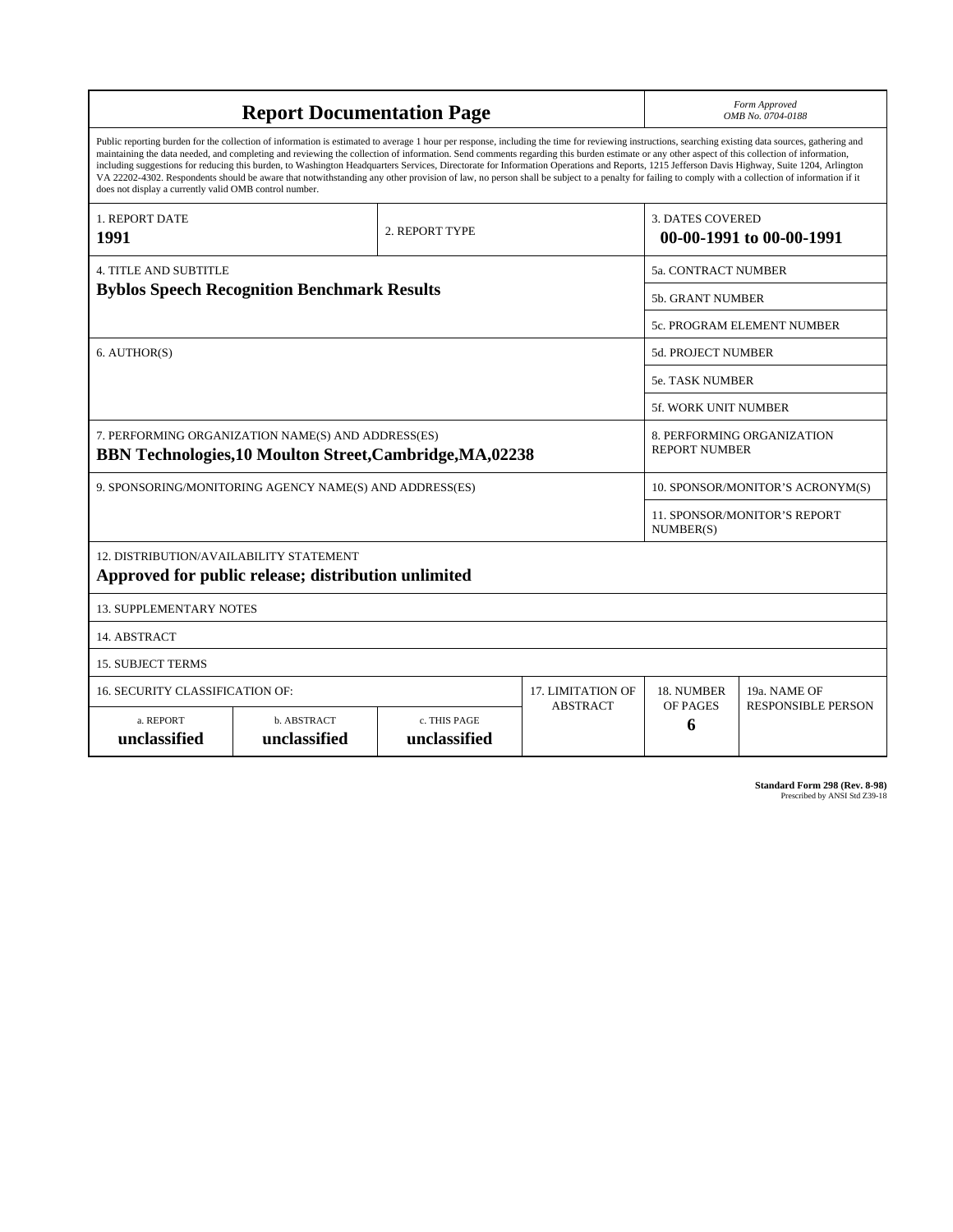- Cooocurrence smoothing matrices were estimated from the triphone contexts only and then were applied to all HMM observation densities.
- Gender-dependent models were used for SI recognition. Each test sentence was decoded on both models and the final answer was chosen automatically by picking the one with the higher probability.
- For all SI results other than the 109 RM condition, SI models were created by combining multiple, independently-trained and smoothed, speaker-dependent (SD) models. For the SI 109 condition, however, the training data was simply pooled before training.

This baseline system is the same for both RM and ATIS results reported below.

### RESOURCE MANAGEMENT RESULTS

### SI Recognition with 109 Training Speakers

At the June 90 DARPA workshop, we reported our first result on the standard 109 SI training condition of 6.5% word error on the Feb 89 SI test set using the word-pair grammar. When we retest with the current system the error rate is reduced to  $4.2\%$ . For these two tests, the system differed in three ways. First, we augmented the signal representation with vectors of second--order differences for both the cepstral and energy features. Secondly, the discrete observation densities of the phonetic HMMs were generalized to mixtures of Gaussians that were tied across all states of all models, as in [2], [5]. The VQ input to the trainer preserved the 5 most probable mixture components for each speech frame. In the earlier system, only the input to the decoder was modeled as a mixture of Ganssians. To date, we have not found any improvement for re-estimating the parameters of the mixture components within forward--backward. Finally, in the newer system, we trained separate codebooks and HMMs for male and female talkers and selected the appropriate model automatically. We observed a small additive improvement for each of these three changes to the system.

For the current Feb 91 evaluation, we ran our latest system on the standard 109 SI training condition with both *no-grammar and the word--pair-grammar.* Results for these runs are shown in the first two rows of table 1 below.

| # Training Spkrs Grammar   % Word Err   % Sent Err |                 |      |    |
|----------------------------------------------------|-----------------|------|----|
| 109                                                | None            | 18.8 | 69 |
|                                                    | 109   Word-Pair | 3.8  |    |
|                                                    | 12 Word-Pair    | 3.8  |    |

Table 1: Resource Management SI recognition results--- Feb 91 Test Set.

### **SI Recognition with 12** Training Speakers

Since it is often difficult and expensive to obtain speech from hundreds of speakers for a new domain, we recently proposed [7] creating SI models from a much smaller number of speakers but using more speech from each speaker. To test the proposal, we ran an experiment using 600 utterances from each of the 12 speakers in the SD segment of the RM corpus.

12 speakers could hardly be expected to cover all speaker types in the general population (including both genders), so we anticipated that smoothing would be needed to make the models robust for new speakers. Our usual technique for smoothing across the bins of the discrete densities, triphone cooceurrence smoothing [10], has proven • to be an effective method for dealing with the widely varying amounts of training data for the detailed context-dependent models in the Byblos system. This technique estimates the probability of any pair of discrete spectra cooccurring in a density by counting over all the densities of the triphone HMMs. These probabilities are organized into a set of phoneme--dependent confusion matrices which are then used to smooth all the densities in the system.

The data from each training speaker is kept separate through forward-backward (Baum-Welch) training and cooccurrence smoothing. The individually trained SD HMMs are then combined by averaging their parameters. We have found that this approach leads to better SI performance from a small number of training speakers than the usual practice of pooling of all the data prior to training and smoothing.

In table 1, we show that the model made from 12 training speakers performs as well as the standard 109 speakers on the Feb 91 SI test set. This is better than we had expected based on our previous experience with the Feb 89 SI test set. To get a better estimate of the relative performance of the two approaches, we tested the current system on three evaluation test sets (Feb 89, Oct 89, Feb 91). Averaging the results for these 30 test speakers, the SI 109 model achieved 3.9% word error while the SI 12 model got 4.5%. This is a very small degradation for nearly a 10-fold decrease in the number of training speakers.

#### Adaptation to Dialect

We found that our current state-of-the-art (SI) models perform poorly when a test speaker's characteristics differ markedly from those of the training speakers. The speaker differences which cause poor recognition are not well understood, but outliers of this sort are not a rare phenomenom. Our SI models have difficulty with the RM test speaker RKM, for instance, a native speaker of English with an African-American dialect. Moreover, non-native speakers of American English nearly always suffer significantly degraded SI performance.

The problem was made obvious in a pilot experiment we performed recently. As noted above, our baseline SI performance is currently about 4% word error using the standard 109 training speakers and word-pair grammar. But when we tested four non-native speakers of American English under the same conditions, the word error rates ranged from 22% to 45%, as shown in table 2.

| Speaker Gender         |        | <b>Native</b> | Years of         | SI 109        | Adapted          |  |
|------------------------|--------|---------------|------------------|---------------|------------------|--|
|                        |        | Language      | English          | $%$ Wd En $ $ | % Wd Err         |  |
| $\overline{\text{JM}}$ | male   | Arabic        | $\overline{>}25$ | 27.6          | $\overline{5.2}$ |  |
| <b>MS</b>              | male   | Cantonese     | 5                | 45.4          | 10.7             |  |
| <b>SA</b>              | male   | British Eng.  |                  | 31.7          | 5.4              |  |
| <b>VS</b>              | female | Hebrew        | >15              | 22.2          | 4.7              |  |
|                        |        | Average       |                  | 31.7          | $\overline{6.5}$ |  |

Table 2: SI and SA results for non-native speakers of English.

The table also shows the native language of each speaker and the number of years that each has spoken English as their primary language. Even though they vary widely in their experience with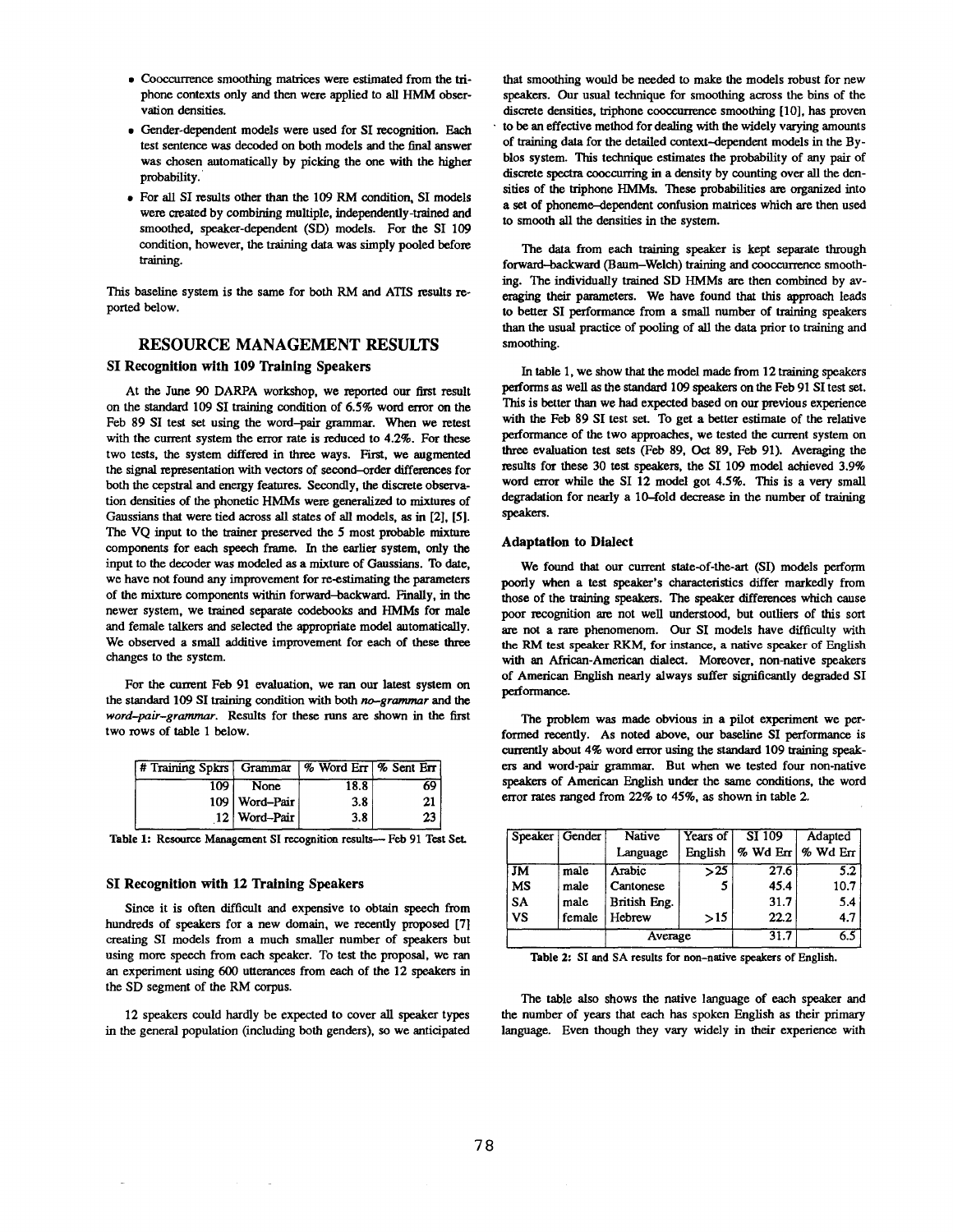English (and in their subjective intelligibility), each of them suffered severely degraded SI performance. Even native speakers of British English are subject to this degradation, as the result from speaker SA demonstrates. Furthermore, the result from speaker JM shows that this problem does not disappear even after many years of fluency in a second language.

We then tried to adapt the training models to the new dialects by estimating a probabilistic spectral mapping between each of the training speakers and the test speaker as described in [7]. The resulting set of adapted models are combined to obtain a single adapted model for the test speaker. In this experiment, we used the 12 SD speakers from the RM corpus as training speakers. Each test speaker provided 40 utterances for adaptation and 50 additional ones for testing. The word error rates after adaptation are also shown in table 2. The overall average word error rate after speaker adaptation is 5 times better than SI recognition for these speakersl

The success of speaker adaptation in restoring most of the performance degradation is quite surprising given that no examples of these dialects are included in the training data. Furthermore, only spectral and phonetic differences are modeled by our speaker adaptation procedure. No lexical variations were modeled directly; we used a single speaker-independent phonetic dictionary of American English pronunciations. These results show that systematic spectral and phonetic differences between speakers can account for most of the differences in the speech of native and non-native speakers of a language.

# **THE ATIS CORPUS**

### Corpus **Description**

The ATIS corpus consists of severai different types of speech data, collected in different ways. First, there are approximately 900 utterances that were collected during a "Wizard" simulation of **an**  actual ATIS system. The subjects were trying to perform a particular task using the system. This data was collected from 31 speakers. The data from five of the speakers was used for the test of the natural language systems prior to the June 1990 meeting. These have since been designated as the development test speech. Thus, there remained 774 spontaneous training sentences from 26 speakers.

In addition to the spontaneous sentences, several of the subjects read cleaned up versions of their spontaneous queries. Finally, 10 subjects each read 300 sentences during a single 1-hour session. The **first** 100 sentences were read by all the subjects. The next 200 were chosen at random from a list of 2800 sentences constructed by BBN and SRI, by generalizing from previously recorded sentences from several sites. The average total duration of the 300 sentences was about 18.5 minutes per speaker (counting only the parts of the utterances containing speech).

The 774 sentences from a total of about 30 speakers is clearly not sufficient for creating a powerful speaker-independent speech model. Collecting speech from an additional 70 speakers would require a large additional effort. Therefore, the additional 3000 sentences read by the 10 speakers provided the most efficient source of speech for estimating a speaker-independent model.

#### **ATIS** Training Speech Characteristics

The subjects were instructed to push a button (push-to-talk) before speaking. However, frequently, they pushed the button quite a while before they began speaking. In many cases, they breathed directly on the microphone windscreen, which was apparently placed directly in front of the mouth and nose. Therefore, many files contain long periods of silence with interspersed noises. In fact, only 55% of the total duration of the training data contains speech (for both the read and spontaneous data). In addition, some subjects paused in the middle of a sentence for several seconds while thinking about what to say next. Others made side comments to themselves or others while the microphone was live. All of these effets are included in the speech data, thus making it much more difficult to recognize than previously distributed data.

In the RM corpus, there was a concerted effort to use subjects from several dialectal regions. In addition, since the speakers were reading, they tended toward standard General American. Thus, the models generated from this speech were reasonably robust for native speakers of American English. In contrast, the ATIS corpus consisted primarily of speakers from the South (26 of 31 speakers were labeled South Midland or Southern).

In order to estimate speech models, we need an accurate transcription of what is contained in each speech file. This transcription usually is in the form of the string of words contained in each sentence. However, since this was spontaneous speech, there were often nonspeech sounds and long periods of silence included among the words. Most of these effects were marked for the spontaneous speech. Unfortunately, the transcriptions distributed with the read speech did not follow the usual conventions for the string of words. A significant amount of work was required to correct these inconsistencies. This work was undertaken by BBN and NIST, and was thoroughly checked by Lincoln. When all the corrections had been made, they were redistributed to the community.

#### **Definition of Common Baseline**

The new ATIS task presents several new problems for speech recognition. Therefore, it will be essential to try many new algorithms for dealing with it. These experiments will deal with a wide variety of topics, including the makeup of the training data, the vocabulary, **and** the grammar. However, it is just as important with this domain, as it was with the RM domain, that we use well-founded controlled experiments across the different sites. Without a baseline, meaningful comparisons between techniques cannot be made. It is necessary in order for researchers at other sites to be able to determine whether a new technique has actually made a significant improvment over previous techniques.

Since no common evaluation condition has been specified by the speech performance evaluation committee, BBN and MIT/Lincoln have defined, promoted, and distributed an ATIS control condition to provide a common reference baseline. This baseline condition consists of a common lexicon, training set, and statistical grammar. In order to provide a useful baseline condition, all of the standardized data should represent a reasonable approximation to current state-ofthe-art conditions. BBN and Lincoln undertook to define such a baseline condition, under the severe constraints of limited available data and time.

Training Set We defined as the baseline training set, all of the speech that had been distributed by NIST on CD-ROM excepting the spontaneous speech spoken by the speakers used for the June 1990 test of ATIS. This test consisted of 138 sentences spoken by a total of 5 speakers, (bd, bf, bm, bp, bw). While an additional 435 sentences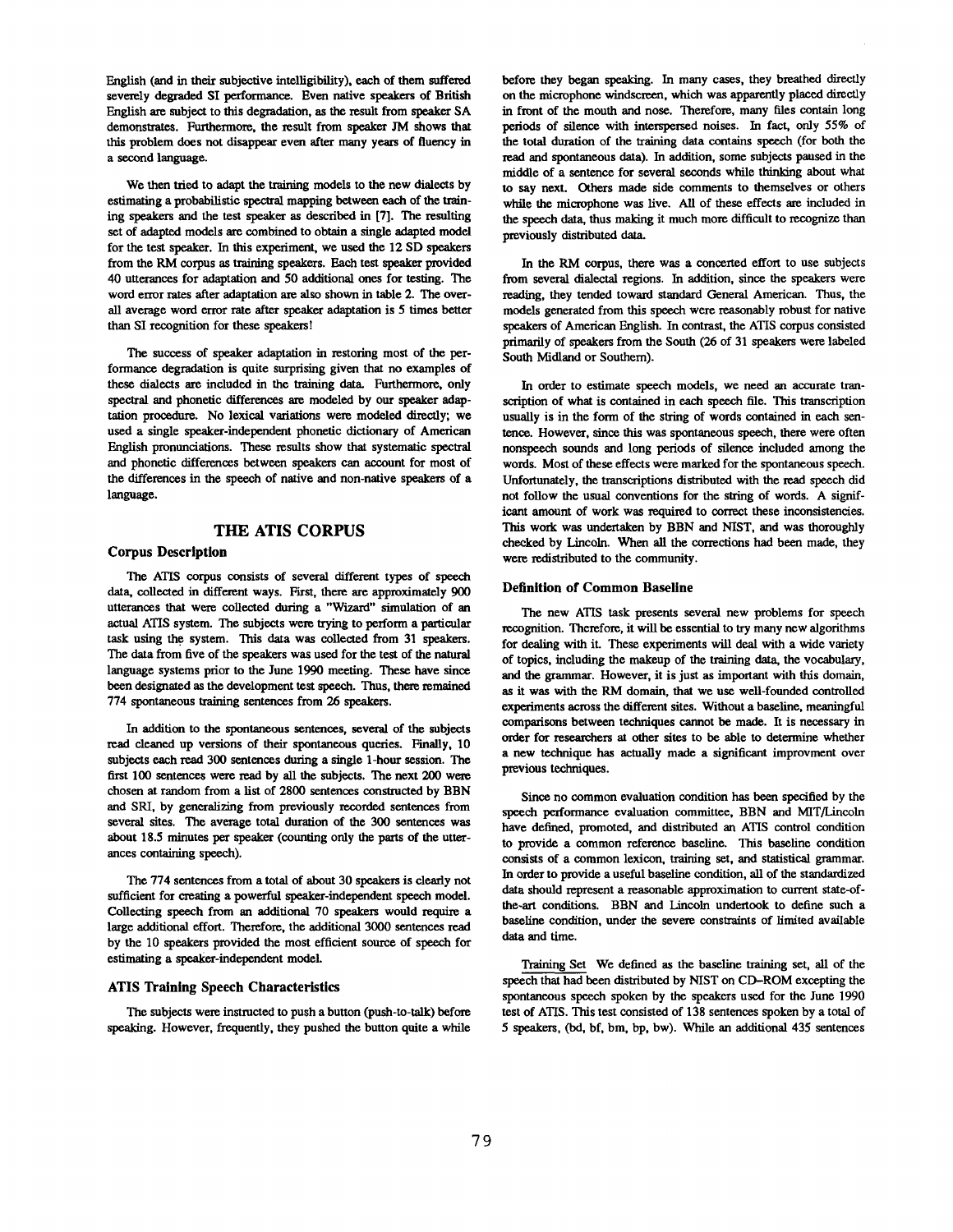that been recorded at SRI were made available on tapes at a later date, we felt that the small amount of additional speech and the late date did not warrant including the speech in the baseline conditon. Of course the data was available to all who wanted to use it in any other experimental or evaluation condition.

Vocabulary One of the variables in designing a real speech system is to specify the recognition vocabulary. Given that we do **not**  know what words will be included in the test speech, we have to make our best attempt to include those words that would seem reasonably likely. Of course, if we include too many words, the perplexity of the grammar will inerease, and the recognition error rate will increase. We felt that, for a baseline condition, the vocabulary must be kept fixed, since we wanted to avoid random differences between sites due to correctly guessing which words would occur in the test. We decided, at BBN to define a standard vocabulary based on the transcriptions of all of the designated training data. Thus, all of the words included in the Standard Normal Orthographic Representation (SNOR) were included in the dictionary. We made sure that many fixed sets of words, such as the days, months, and numbers were complete. In addition, we filled out many open class word categories based on the specific ATIS database that was being used. This ineluded plurals and possessive forms of words wherever appropriate. This included names of airlines, plane types, fare codes, credit cards, etc. When we did this completely, the result was a vocabulary of over 1700 words, most of which seemed quite unlikely. Therefore, we applied an additional constraint on new open class words. We added to the vocabulary only the names of all of the airlines and plane types, etc., that served the 10 cities whose flights were included the current database. In total, we added about 350 words to the vocabulary actually used in the training speech. This brought the baseline vocabulary up to 1067 words. The result, when measured on the development set, was that the number of words in the test that were not in the vocabulary was decreased from 13 to 4.

Grammar While the definition of the grammar to be used in speech recognition is certainly a topic of research, it is necessary to have a baseline grammar with which any new grammars may be compared. It is also essential that this standard grammar be relatively easy for most sites to implement, in order that this not be an impediment to the use of the baseline condition. Therefore, Lincoln estimated the parameters of a statistical bigram grammar using the back-off technique developed by IBM [6]. The derivation of this grammar is described in more detail in [9]. The transcriptions used to estimate this grammar included those of all of the speech in the designated training set (SNOR transcriptions only) and also used the 435 transcriptions for the new SRI set. The parameters of this model were distributed in simple text format so that all sites could use **it**  easily. The grammar has a test set perplexity of 17 when measured on the development test set. Thus, it provided a low upper bound for comparison with any new language models.

# **BBN SPEECH TECHNIQUES USED FOR ATIS**

In this section we describe the techniques that we used in the ATIS speech recognition evaluation. In particular, we only discuss those techniques that differed from those used for RM. The techniques include:

- 1. Speech/silence detection.
- 2. N-Best recognition and rescoring with detailed models.
- 3. Optimization.

Each of these techniques will be described below.

#### Speech/Silence Detection

As described in a previous section, both the training and test speech contained large regions of silence mixed with extraneous noises. While the HMM training and recognition algorithms are capable of dealing with a certain amount of silence and background noise, they not very good at dealing with large periods of silence with occasional noise. Therefore, we applied a speech end-point detector as a preprocess to the training and recognition programs. We found that this improved the ability of the training algorithms to concentrate on modeling the speech, and of the recognition programs to recognize sentences.

### **N-Best Recognition**

Since the purpose of the speech recognition is to understand the sentences, we needed to integrate it with the natural language (NL) component of the BBN HARC spoken language understanding system. For this we use the N-Best recognition paradigm [3]. The basic steps are enumerated below:

- 1. Find N-Best hypotheses using non-cross-word models and bigram grammar
- 2. For each hypothesis:
	- (a) rescore acoustics with cross-word models
	- (b) score word string with a more powerful statistical grammar
- 3. Combine scores and reorder hypotheses
- 4. Report highest scoring answer as speech recognition result
- 5. Feed ordered list to NL

For efficiency, we use the Word-Dependent N-Best algorithm [11 ]. In addition to providing an efficient and convenient interface between speech and NL, the N-Best paradigm also provides an efficient means for applying more expensive speech knowledge sources. For example, while the use of cross-word triphone models reduces the error rate by a substantial factor, **it** greatly increases the storage and computation of recognition. In addition, a trigram or higher order language model would immensely increase the storage and computation of a recognition algorithm. However, given the N-Best hypotheses obtained using non-cross-word triphone models, and a bigram grammar, each hypothesis can be reseored with any knowledge source desired. Then, the resulting hypotheses can be reordered. The top scoring answer is then the speech recognition result. The entire list is then sent to the NL component, which chooses the highest answer that it can interpret.

By using the N-Best paradigm we have found it efficient to apply more expensive knowledge sources (as a post process) than we could have considered previously. Other examples of such knowledge sources include: Stochastic Segment Models [8] or Segment Neural Networks [1].

### **Optimization**

We usually run the recognition several times on development test data in order to find the optimal values for a few system parameters, such as the insertion penalty, and the relative weight for the grammar and acoustic scores. This is a very slow and inexact process. However, given the N-Best paradigm, it is a simple matter to find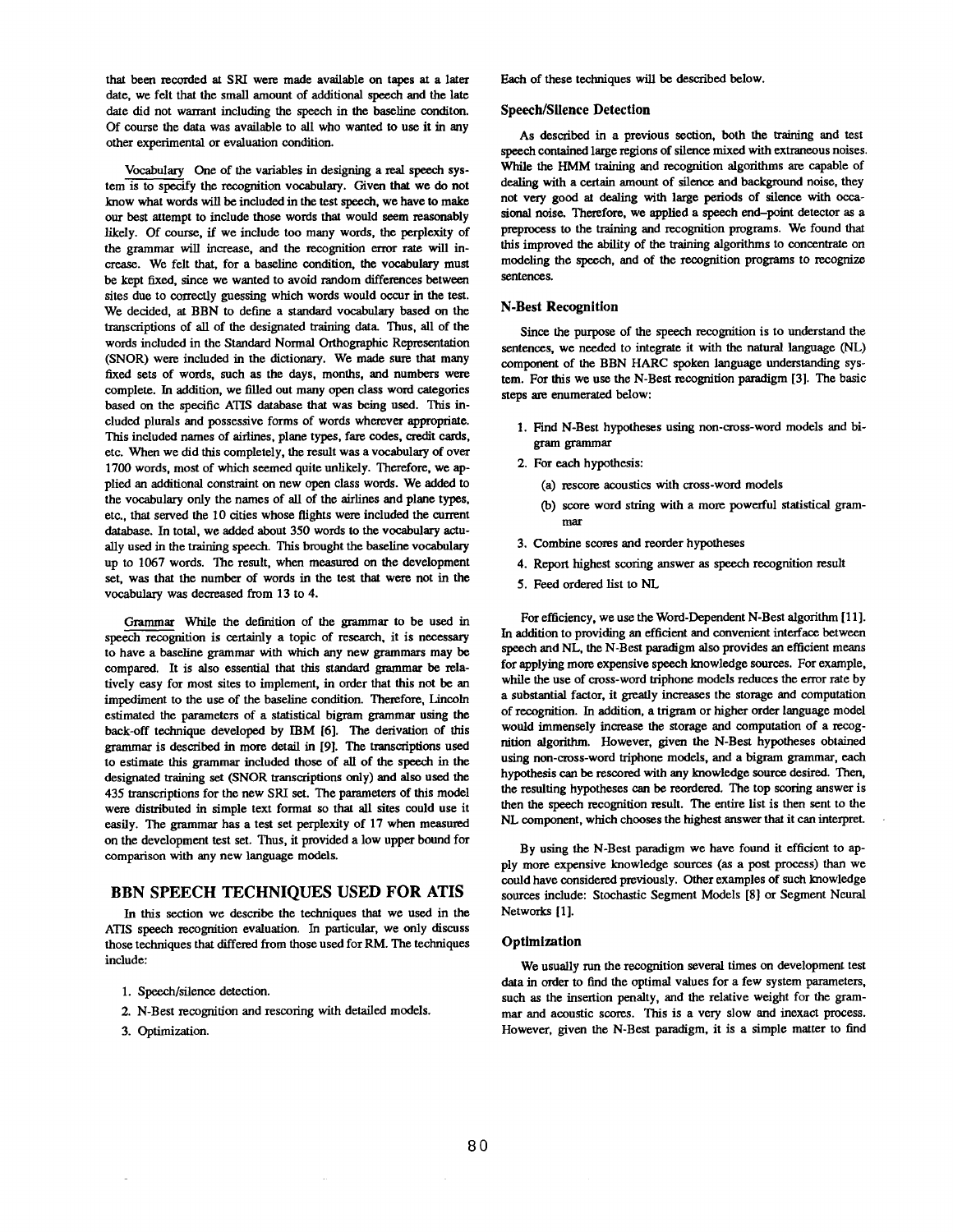the values that maximize recognition accuracy. Briefly, we generate several hypotheses for each utterance. For each hypothesis, we factor the total score into a weighted combination of the acoustic score(s), the language model score, and the insertion penalty. Then, we search for the values of the the weights that optimize some measure of correctness over a corpus. This technique is described more fully in [81.

## **ATIS BBN AUGMENTED CONDITION**

We decided to consider three different conditions beyond those specified in the common baseline condition. These include:

- 1. Use of additional training speech
- 2. Inclusion of explicit nonspeech models
- 3. More powerful statistical grammars

#### **Additional** training speech

One of the easiest ways to improve the accuracy of a recognition system is to train it on a Larger amount of speech, from a representative sample of the population that will use it. Since there was clearly not time to record speech from a very large number of speakers, we decided to record a large amount of speech from a smaller number of speakers. We had shown previously [7] that this training paradigm results in similar accuracy, with a smaller data collection effort (since the effort is largely proportional to the number of speakers rather than the total amount of speech.)

We collected over 660 sentences from each of 15 speakers. Five were male and ten were female. Due to the lack of time, most of the speakers were from the northeast. However, we made an effort to include 4 female speakers from the Southeast and South Midland regions. We found that, once started, the subjects were able to collect about 300 sentences per hour comfortably.

#### Nonspeech **Models**

One of the new problems in this speech data is that there were nonspeech sounds. Some were vocal sounds (e.g. "UH", "MM", etc.), while some were nonvocal (e.g. laughter, coughing, paper rustling, telephone tings, etc.). The only frequent nonspeech sound was "UH", with 57 occurrences in the training corpus. All the rest occurred oniy 1 to 5 times. We created a separate "word" for each such event. Each consisted of it's own special phoneme or two phonemes. All of them were included in the same language model class within the statistical language model.

While several of the nonspeech events were correctly detected in the development test speech, we found that the false alarm rate (i.e. typically recognizing a short word like "a" as "UH") was about equal to the detection rate. Thus, there was no real gain for using nonspeech models in our development experiments.

#### Statistical Language Models

In this section, we discuss the use of statistical language models that have been estimated from very limited amounts of text. We argue that it is clearly necessary to group words into classes to avoid robustness problems. However, the optimal number of classes seems to be higher than expected.

Since there is essentially no additional cost for using complex language models within the N-Best paradigm, we decided to use a 4-gram statistical class grammar. To at is, the probability of the next word depends the classes of the three previous words.

Need for Class Grammars An important area of research that has not received much attention is how to create powerful and robust statistical language models from a very limited amount of domaindependent training data. We would eertainly like to be able to use more powerful language models than a simple word-based bigram model.

Currently, the most powerful "fair" grammars used within the program have been statistical bigram class grammars. These grammars, which use padded maximum likelil ood estimates of class pairs, allow all words with some probability, and share the statistics for words that are within the same domain-dependent class. One issue of importance in defining a class grammar is the optimal number of classes into which words should be grouped. With more classes we can better distinguish between words, but with fewer classes there is more statistical sharing between words making the grammar more robust. We compared the perplexity with three different grammars for the RM task with 100 classes, 548 classes, and 1000 classes respectively. In the first, words were grouped mainly on syntactic grounds, with additional classes for the short very common words. In the second, we grouped into classes only those words that obviously belonged together. (That is, we had classes for shipnames, months, digits, etc.) Thus, most of the classes eoteained only one word. In the third grammar, there was a separate class for every word, thus resulting in a word-bigram grammar. We used the backing off algorithm to smooth the probabilities for unseen bigrams. The perplexities of the three grammars measured on training data and on independent sentences are given in the table below.

|             | Number of Classes |             |      |  |
|-------------|-------------------|-------------|------|--|
|             |                   | $100$   548 | 1000 |  |
| Training    | 79                | 20          | 14   |  |
| <b>Test</b> | 95                | 42.         | 49   |  |

Table 3: Perplexity for three bigram class grammars measured on the training and test set.

As shown in table 3, perplexity on the training set decreases as the number of classes increases, which is to be expected. What is interesting is the perplexity on the test set. Of the three grammars, the 548-class grammar results in the lowest test set perplexity. (Interestingly, the 548-class grammar is easier to specify than the 100-class grammar.) The increased perplexity for the 1000-class grammar is due to insufficient training data.

The effective difference between the 548- and 1000-class grammars was larger than implied by the average perplexity. The standard deviation of the word entropy was one half bit higher, which resulted in a doubling in the standard deviation of the perplexity. To explain, the word bigram grammar frequently has unseen word pairs with very low probability, while this effect is greatly reduced in the class grammar. Thus, as expected, the class grammar is much more robust. Initial recognition experiments also seem to indicate a factor of two difference in error rate between a class bigram grammar and a word bigram grammar of the same perplexity. These effects are likely to be even larger when we use higher order n-gram models.